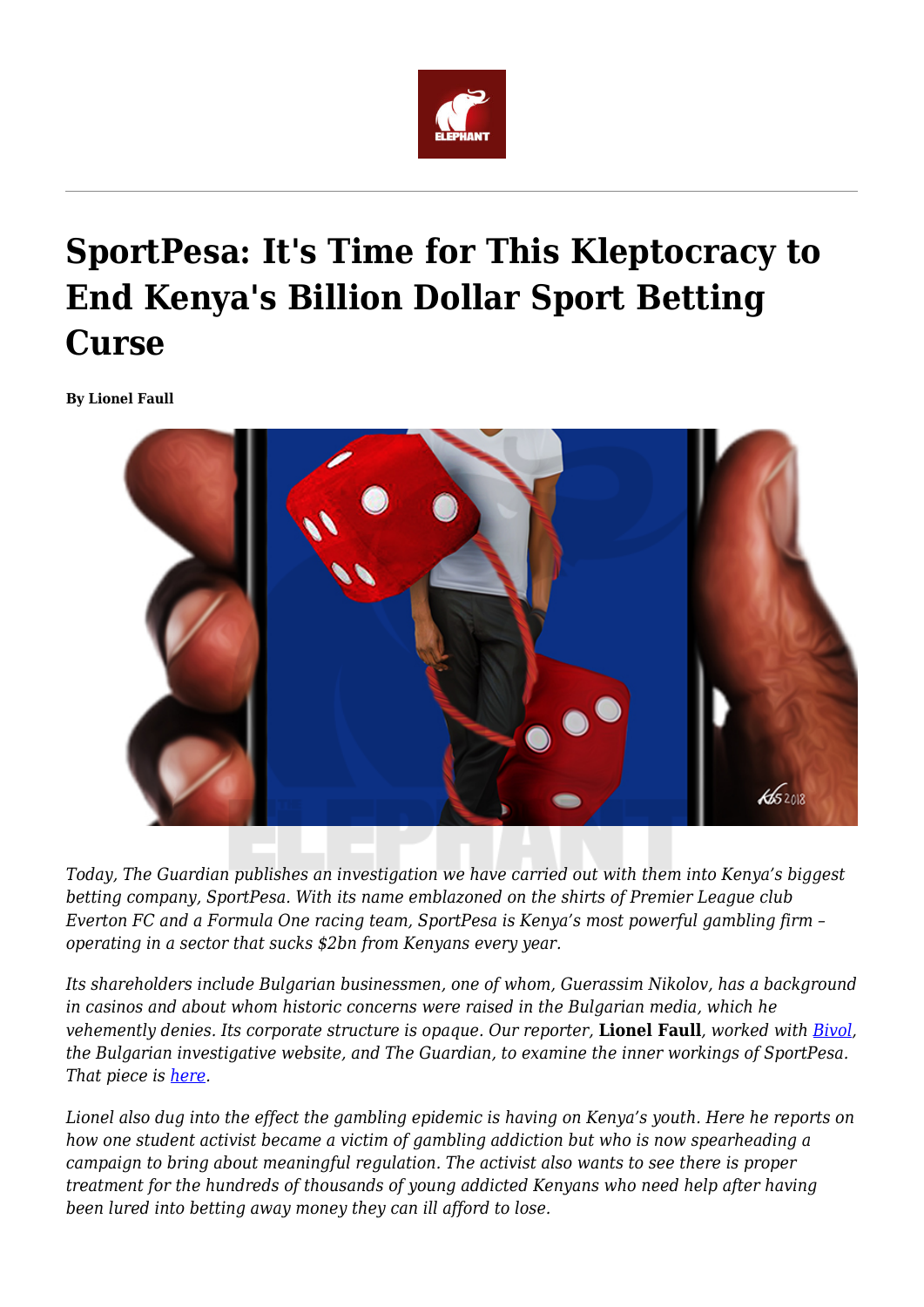

As part of their lucrative five-year deal with SportPesa, Everton played a pre-season match in Kenya this month

# **In 2017, a poll of African millennials revealed that Kenya's youth are the biggest gamblers on the African continent.**

A year later I prepared to travel to Nairobi to research a story about SportPesa. We at Finance Uncovered were interested in its stunning success. Founded and run by politically connected Bulgarian businessmen in Nairobi in 2014, it is now the biggest of Kenya's mushrooming sports betting companies. And as we report with the Guardian today, so successful has it been exploiting the gambling craze in Kenya it has opened a European headquarters in the UK.

While investigating, I was struck by the almost total lack of any comprehensive data about the wider industry in Kenya and its millions of punters.

Sure, multiple news articles celebrated the rags-to-riches tales of jackpot winners, some of whom just as suddenly revert to rags. Others narrated horrifying individual anecdotes of gambling addiction, depression and suicide.

The gambling regulatory authority's online presence amounted to a single sub-page of the interior ministry's website and there was seemingly no organisation offering tailored counselling to problem gamblers.

It was as if a vast, silent vacuum had settled in the gaps between the sports betting billboards which peered down on Nairobi's scurrying pedestrians.

Finally, someone referred me to a gambling awareness website which was run on a volunteer basis by Nelson Bwire, a 24-year old economics student at Kenyatta University.

## **"A way of life"**

I took the highway north out of the city to Bwire's campus, past the football stadium that had recently welcomed English side Hull City FC for a SportPesa-sponsored exhibition match against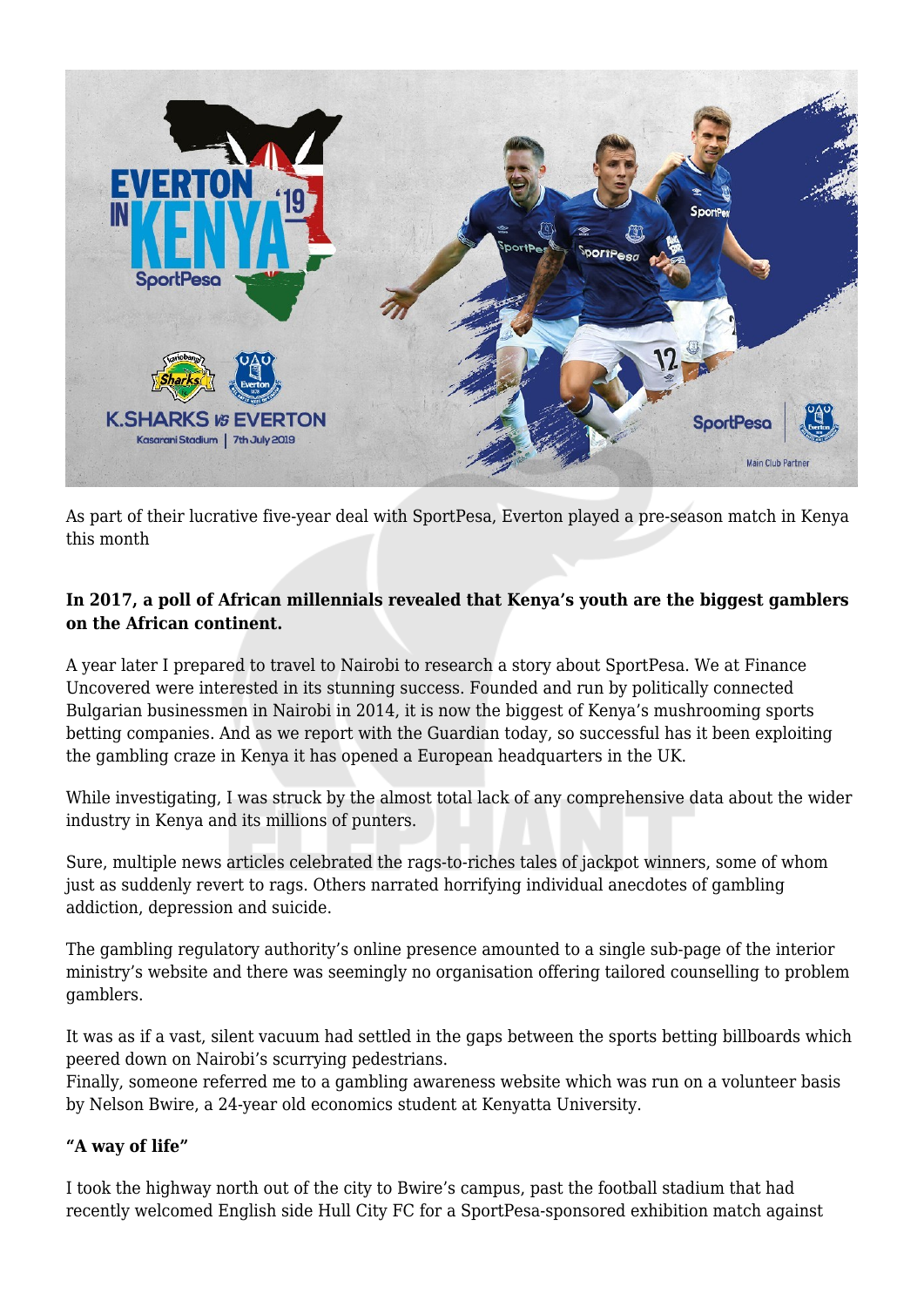Kenya's top club team, Gor Mahia.

As we strolled along the university's shrub-lined walkways, Bwire told me how he became addicted to sports betting.

It was 2013 and he was fresh out of high school, hanging out with mates and killing time on PlayStation.

One of them boasted how he had won money on a football match and showed Bwire how he could send cash via the ubiquitous mobile money platform M-Pesa to a website called JustBet, the only online sports betting platform in Kenya at the time.

"On my very first bet I put in KShs200 (£1.50) and won KShs4,800 (£35)," Bwire recalls. "I bet on four teams to win. I'll never forget them. It was Swansea, Stoke, Arsenal and West Brom."

The win was both a blessing and a curse: "It got me thinking this could be a way of life. It was a good experience, it seemed like fun. You could watch your team playing, and actually earn money doing it."

"You want to become rich, doing nothing. You want shortcuts in life, and that's your shortcut.

"As I continued betting, everything increased. The amount of bets, the amount of money, the amount of time. With friends, on my phone, with the room-mates I was living with. Most of us used to bet.

"After about a year and a half, I began to realise that none of us had money because the money we had, it goes to betting."

Bwire estimated that over the 18-month period he was an avid gambler, he spent around KShs100,000 (£750) on football bets. To put this spending in context, his annual course tuition fee in 2015 was between KShs100,000-120,000 (£750-£900).

"The money I was betting with came from previous wins, pocket money from my parents, and other side jobs I was doing," he explained.

#### **"Loan sharks"**

By late 2015, Bwire recalled that many sports betting companies had burst onto the scene, including SportPesa, and were advertising "vigorously" across Kenya. They were also active in and around the university, handing out flyers on campus and in the neighbouring estates where students live.

"I started to read stories in the media about people committing suicide, people gambling their fees, their rent money. And you also see the kind of life that gambling is sucking out of you. You are waking up and all you are planning is to bet. Whatever winnings you have in your betting account, you don't even consider taking it out. You use it to bet again. It reached the point that I just called it quits."

He also noticed how gambling was taking over other students' lives. "You would go into the computer labs to do some research, or finish an assignment, and you would see screen after screen where students were just browsing sports betting sites," he said.

"Students were borrowing money from loan sharks at predatory interest rates to fund their habit, and handing over their laptops or their national identity cards as collateral."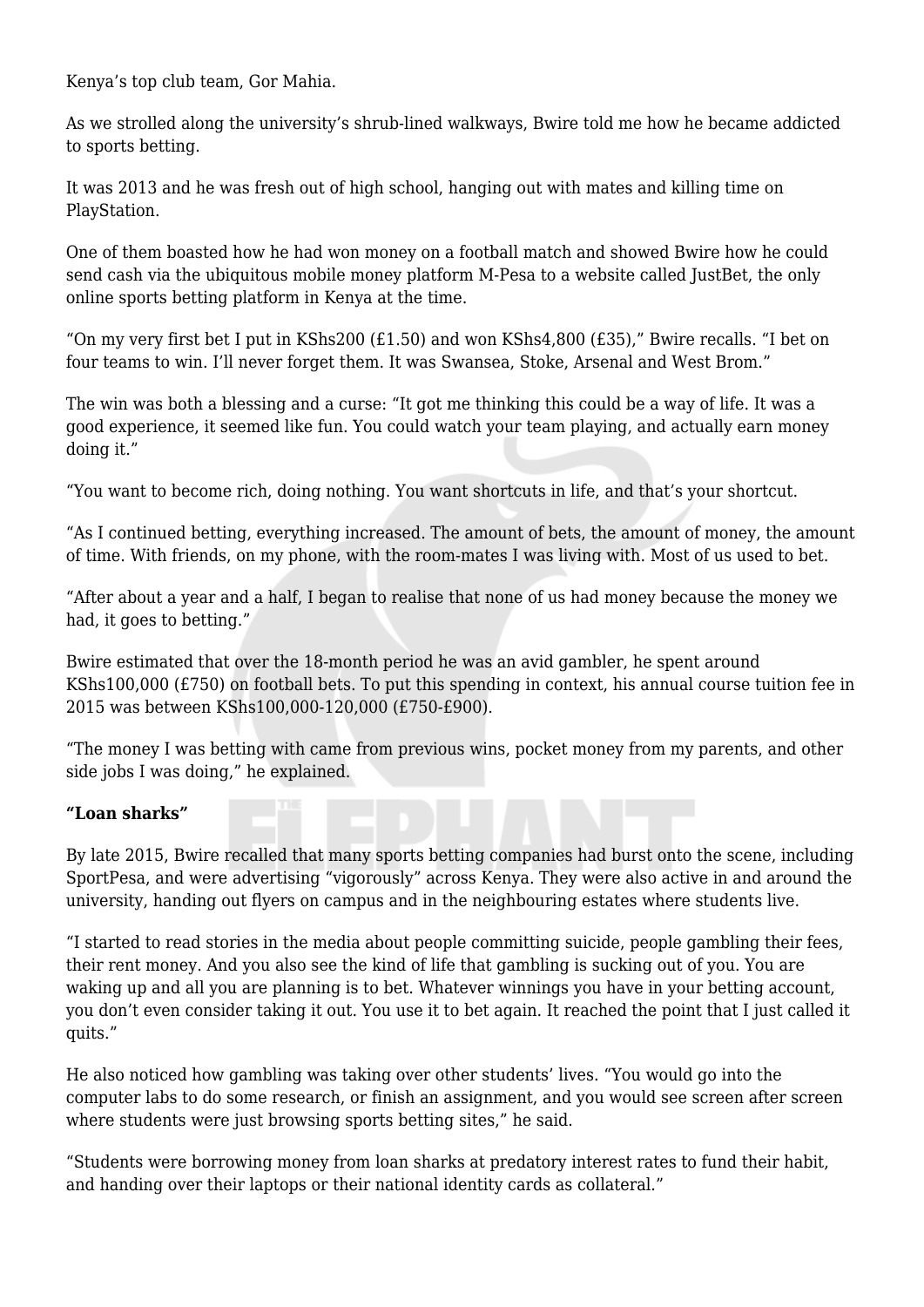## **Problem gambling**

In 2016 Bwire initiated a campus-wide survey to gauge the extent of gambling among his fellow students.

It found that half of male students and one-third of females surveyed bet more than once a week; and that nearly half of all respondents admitted to one or more signs of problem gambling behaviour. [see sidebar].

He later wrote a proposal to the university about how to tackle problem gambling on campus and launched a gambling awareness campaign working closely with student counsellors.



Nelson Bwire (second right) with fellow gambling addiction awareness activists and student counsellors, Kenyatta University, Nairobi, Kenya (July 2018).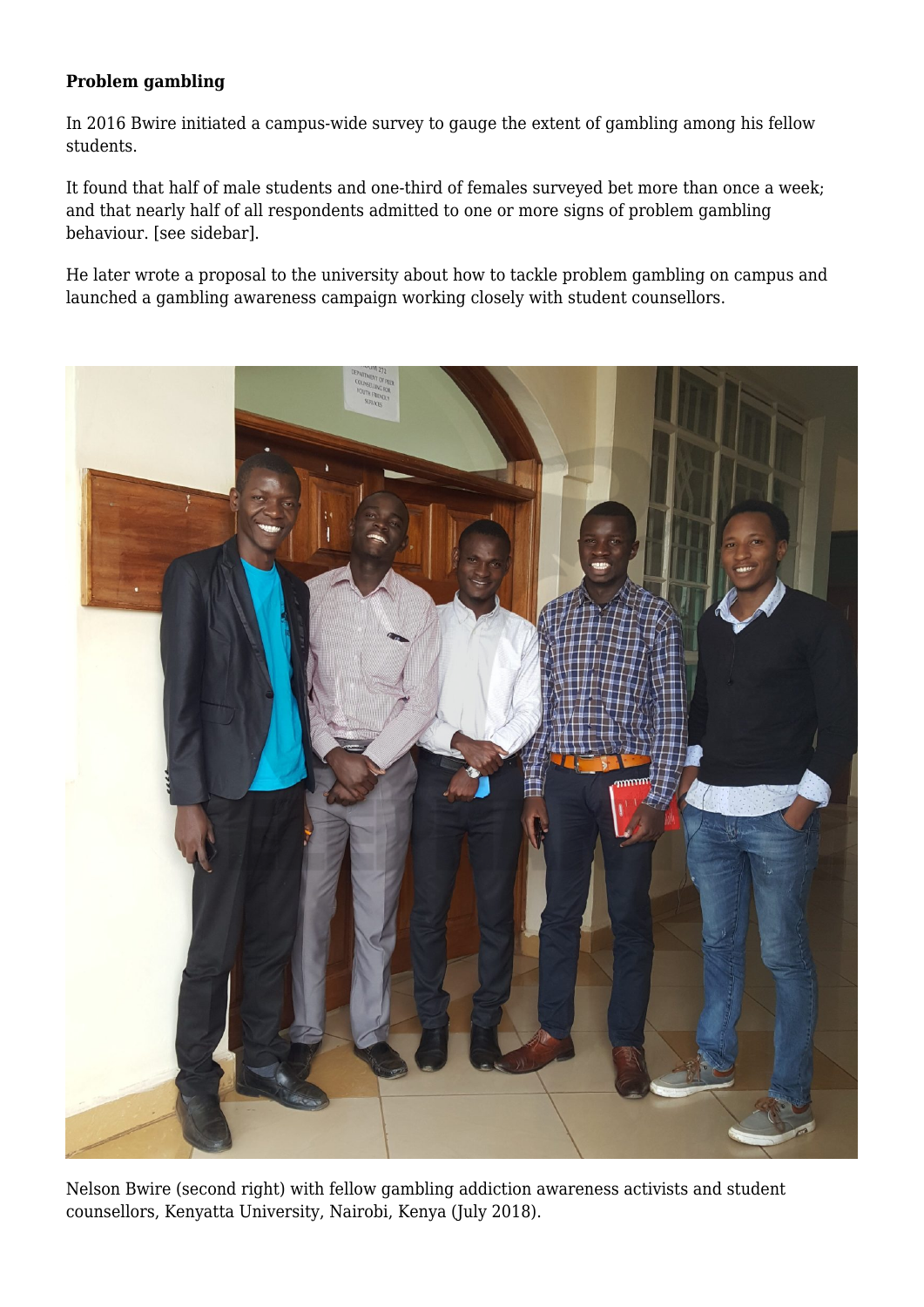"Gambling is not something that I would want to see banned. No, I don't take that hard line. But I think people should be aware of the risks and take responsible decisions," Bwire said.

Soon to be an economics graduate, Bwire mused: "Right now Africa is growing, yes. But gambling problems will suppress African growth. The capital flight of gambling winnings that are going from Kenya to other places, that money should be in people's hands. It should be in entrepreneurs' hands. It should be in students' hands."

### **Shifting ground**

Exactly a year after speaking to Bwire, I took the same road out of Nairobi, past the same stadium preparing to host another SportPesa-sponsored exhibition match, this time featuring Everton FC.

A hundred and fifty kilometres beyond the capital, deep in the countryside, SportPesa's blue-andwhite branding is plastered all over humble general shops in small roadside villages.

While SportPesa is the biggest player in Kenya, there are several others such as Betin, Premier Bet, 1X Bet and the UK-based Betway, which sponsors West Ham United in the English Premier League.

Huge billboards for betting companies greet you as you drive into bigger towns.

The inside sports pages of the newspaper I bought are filled with betting adverts, giving the day's odds on matches from minor leagues in faraway countries.

But, after half a decade making billions in a largely unregulated environment, the ground is shifting underneath the betting industry's feet.

A Gaming Bill has been introduced to Parliament that would overhaul a regulatory framework that was originally drafted in 1966.

Fred Matiang'i, the interior minister with a bulldog reputation, has given betting companies a month to settle their tax bills.

Citing a statistic that half a million Kenyan youth have been blacklisted for borrowing money they cannot repay, debt which Matiang'i attributed mostly to the betting craze, he declared: "This is a sector we must regulate."

Last week, Matiang'i made good his threat when the betting regulator suspended 27 betting firms' operating licences – including SportPesa – for alleged non-payment of taxes.

Safaricom, the mobile phone company which processes most of the mobile money transactions used to bet, was ordered to withhold their services to the blacklisted companies, and punters were given 48 hours to withdraw their money from their betting e-wallets.

The directives are thought to affect the majority of Kenya's 12-million betting account holders, interrupting the flow of an estimated \$2bn annually from their pockets to the industry.

SportPesa and others have protested vehemently, publishing their most recent tax compliance certificates in the press. SportPesa also pointed to a court order it obtained allowing it to continue operating pending finalisation of a dispute over payment of a percentage of punters' winnings in tax.

Responding to suggestions about the rise of problem gambling in Kenya, the company told The Guardian it was a socially responsible business that placed a priority on local sports and community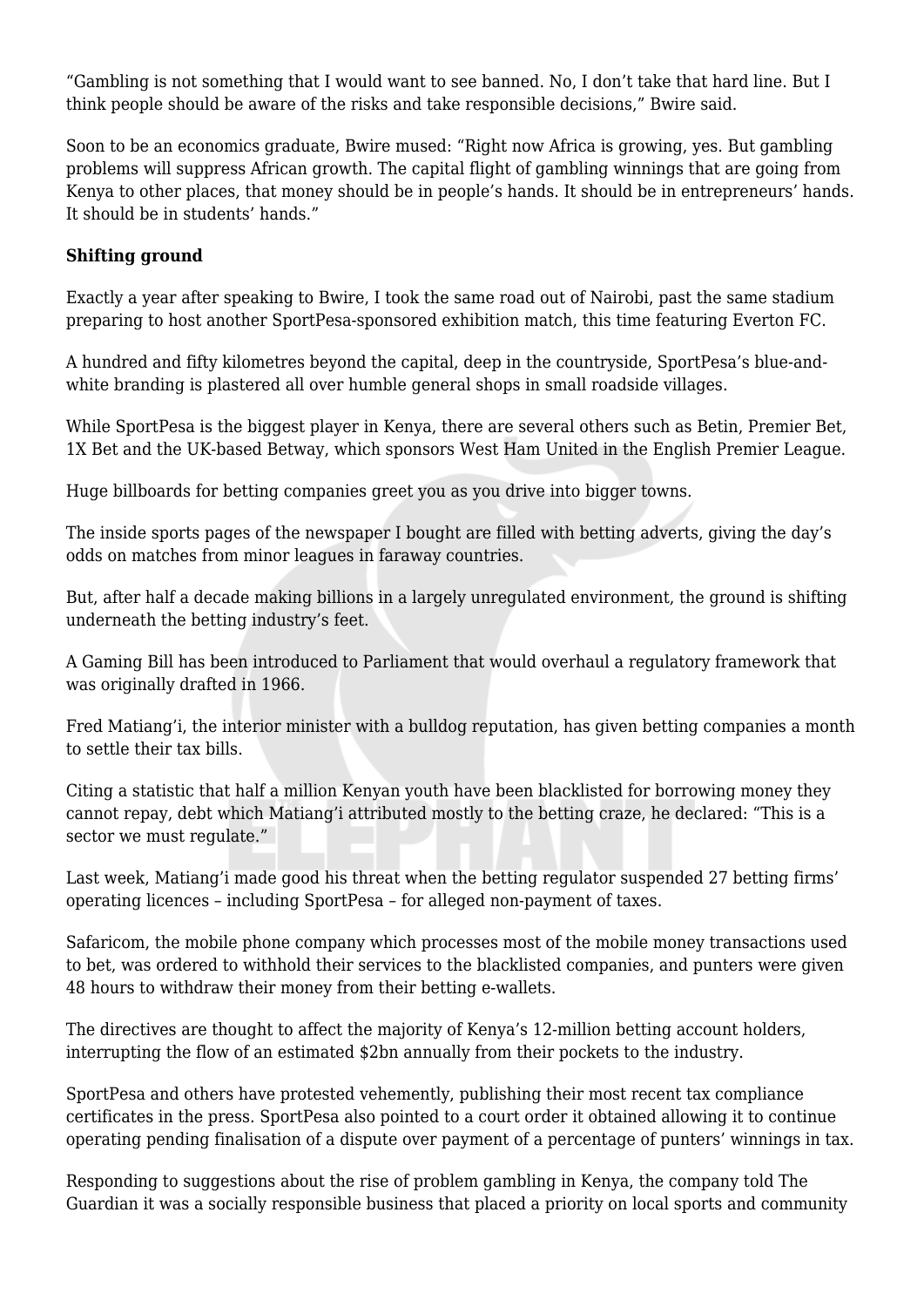work.

In the midst of this febrile atmosphere, I give Bwire a call to find out how he's doing and what he thinks of the clampdown.

Bwire has now left Kenyatta University, his graduation ceremony is later this month.

He continues to run his gambling awareness campaign on a part-time voluntary basis, but since we last spoke, his ambitions have grown: he is now preparing for it to go national.

He has registered a company, the Gaming Awareness Society of Kenya, and held a series of meetings with the betting regulator, urging them to introduce a countrywide gambling awareness campaign programme.



Nelson Bwire [R], founder of the newly-registered Gaming Awareness Society of Kenya, with Oluoch Ngicho [C], chief gaming inspector with the Kenyan Betting Control and Licensing Board (BCLB), and a colleague (February 2019)

He is also partnering with a UK software company, Betban, to offer betting website blocking technology to universities; and approached one of Kenya's largest nationwide network of counselling centres to introduce gambling addiction counselling.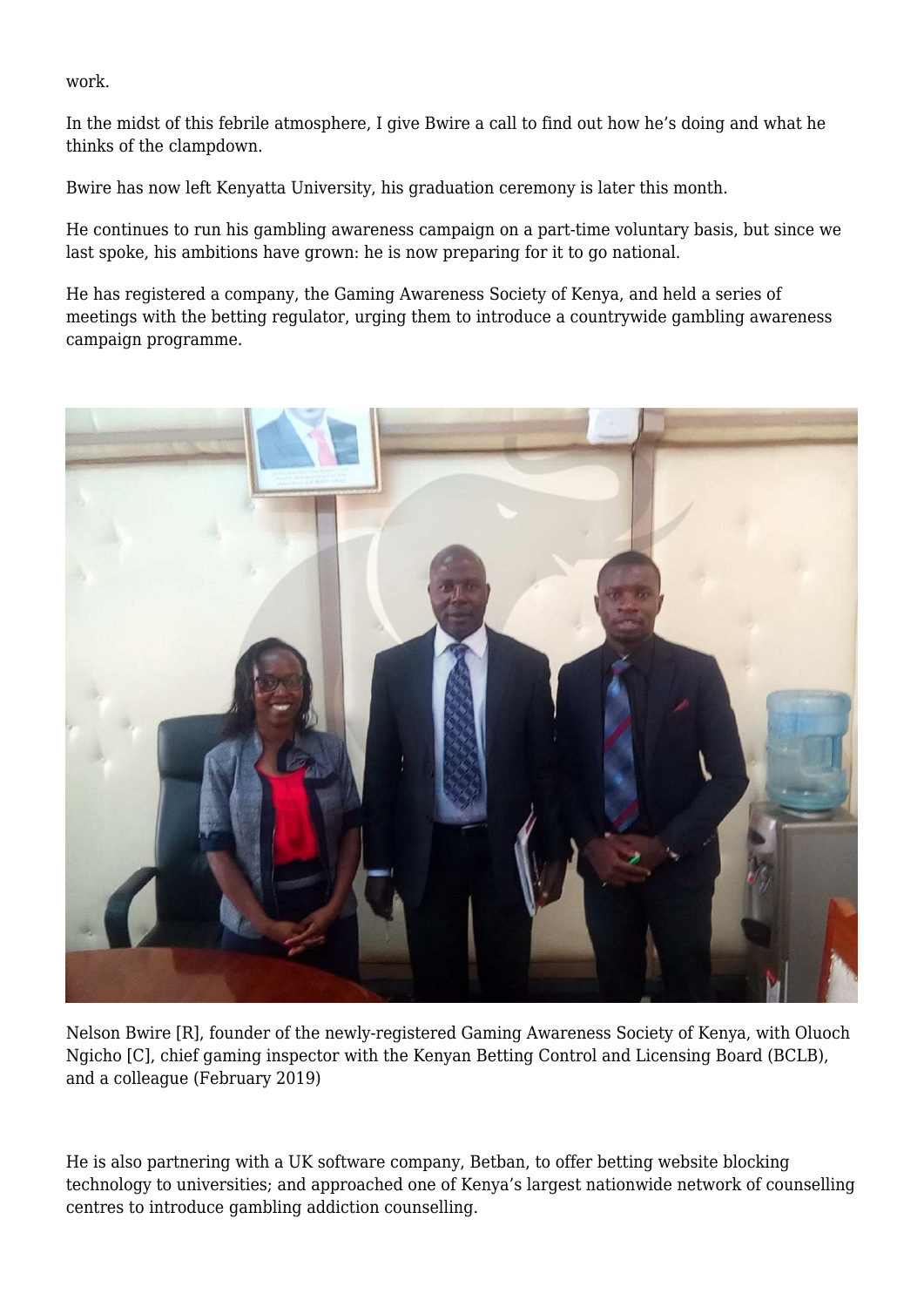But he is sceptical of the regulator's motives for the crackdown: "If they were doing this in good faith, you might see some gambling addiction centres, some clinics, even just a little awareness created … they are just doing that for the tax."

Bwire is echoing other commentators who see the directives as a thinly-disguised tax shakedown targeting the industry on behalf of the Kenyan revenue authorities and treasury who are under pressure to close a widening fiscal gap.

At a traditional wedding last weekend, President Uhuru Kenyatta referred to the crackdown explicitly. He said: "The firms should stop threats that they will move to court. The government must get its share [of tax] to fund activities that are beneficial to this country."

This may not impress SportPesa's owners, one of whom – as we report with the Guardian today – has been a major financier and fundraiser for Kenyatta's Jubilee party.

"Those in the betting companies are our friends," Kenyatta reportedly said, "But we have to agree that the government must get its rightful share to build cultural centres and other developments."

But Bwire believes taxation is not going to dampen the public appetite for gambling, because "addicted gamblers will still gamble".

He challenges the government to take a holistic approach, including addiction awareness and counselling.

"In this game of betting, they can't only be a referee. People get injured in this game, and so there needs to be awareness about that, and doctors available too."

Last year a new government body was set up, the Sports, Arts and Social Development Fund, to oversee the allocation of taxes specifically raised from betting.

Gambling taxes have reportedly already swelled the fund to around Shs15bn (more than £100m). By law, this money must be allocated to national sports teams, cultural facilities and the government's universal healthcare pledges, as well as to unspecified "government strategic interventions".

The fund took months to become operational due to political wrangling over who would control it.

In a country that many have argued is a kleptocracy, it remains to be seen whether any additional tax the government squeezes from the betting companies will fund gambling addiction awareness or rehabilitation – or instead disappears down the Nairobi drain.

#### **Student gambling**

In 2016, a few years after Kenya's largely unregulated mobile phone-enabled sports betting craze took off, Bwire and his fellow students produced the first dedicated survey of betting among the youth.

They polled 373 students at Kenyatta University, roughly 0.5% of the university student population (78,000).

Although the sample size was relatively small, in the absence of comprehensive data about Kenya's betting craze, it represents an important contribution to the public's understanding of its prevalence.